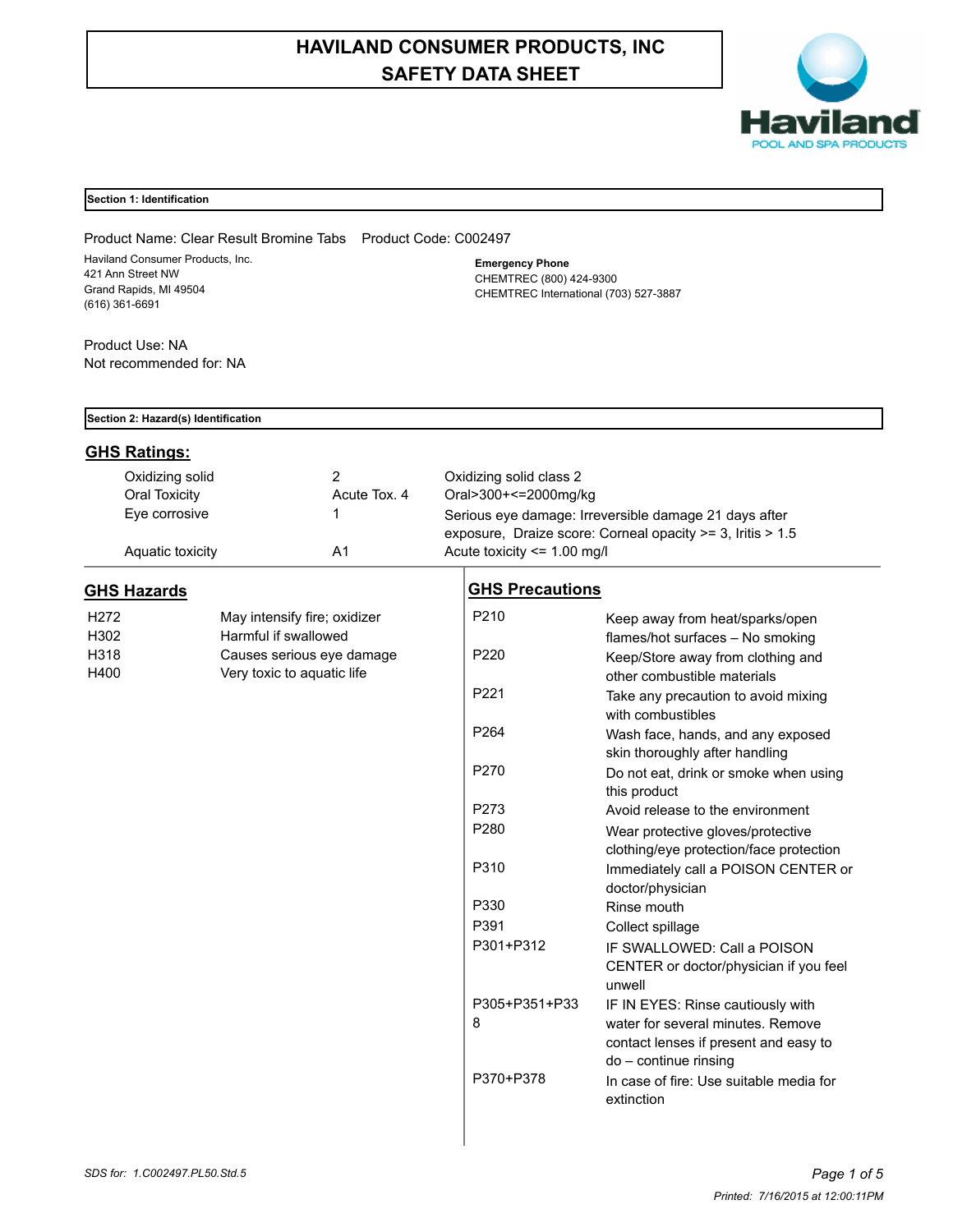**Danger**



**Section 3: Composition/Information on Ingredients**

| <b>Chemical Name / CAS No.</b>                                                           | <b>OSHA Exposure Limits</b> | <b>ACGIH Exposure Limits</b> | <b>Other Exposure Limits</b> |
|------------------------------------------------------------------------------------------|-----------------------------|------------------------------|------------------------------|
| 2,4-Imidazolidinedione, 1-<br>bromo-3-chloro-5,5-dimethyl-<br>116079-88-2<br>190 to 100% |                             |                              |                              |

| <b>Section 4: First-aid Measures</b>                                                                         |  |  |
|--------------------------------------------------------------------------------------------------------------|--|--|
| Inhalation                                                                                                   |  |  |
| Rescuers should put on appropriate protective gear. Remove from area of exposure. If not breathing,          |  |  |
| give artificial respiration. If breathing is difficult, give oxygen. Keep victim warm. Get immediate medical |  |  |
| attention. To                                                                                                |  |  |
| prevent aspiration, keep head below knees.                                                                   |  |  |

## **Eye Contact**

Immediately flush eyes with water. Flush eyes with water for a minimum of 15 minutes, occasionally lifting and lowering upper lids. Get medical attention promptly.

**Skin Contact**

Remove contaminated clothing. Wash skin with soap and water. Get medical attention. Wash clothing separately and clean shoes before reuse.

#### **Ingestion**

If swallowed, do NOT induce vomiting. Give victim a glass of water. Call a physician or poison control center immediately. Never give anything by mouth to an unconscious person.

| Section 5: Fire-fighting Measures |           |
|-----------------------------------|-----------|
| LEL:                              | ТD<br>◡∟∟ |

#### **Extinguishing Media**

Use water only. Do not use dry chemicals, carbon dioxide, or foam. **Specific Hazards Arising from the Chemical** Oxidizing material. Forms explosive mixtures with combustible, organic or other easily

oxidizable materials. Combustion generates toxic fumes of hydrogen bromide, bromine gas, nitrogen oxides and hydrogen chloride.

**In Case of Fire:** Do not use ammonium phosphate extinguisher near water and this product. Hazardous reactions may occur.

## **Special Protective Equipment and Precautions for Firefighters**

**Special Information**: As in any fire, wear self-contained breathing apparatus pressure-demand (MSHA/NIOSH approved or equivalent) and full protective gear.

#### **Section 6: Accidental Release Measures**

**Spills:** When handling or dealing with spills, use impact-resistant goggles with side shields, or face shield, body-covering

clothes, including impervious rubber or plastic gloves and boots; use a dust respirator if dusting occurs.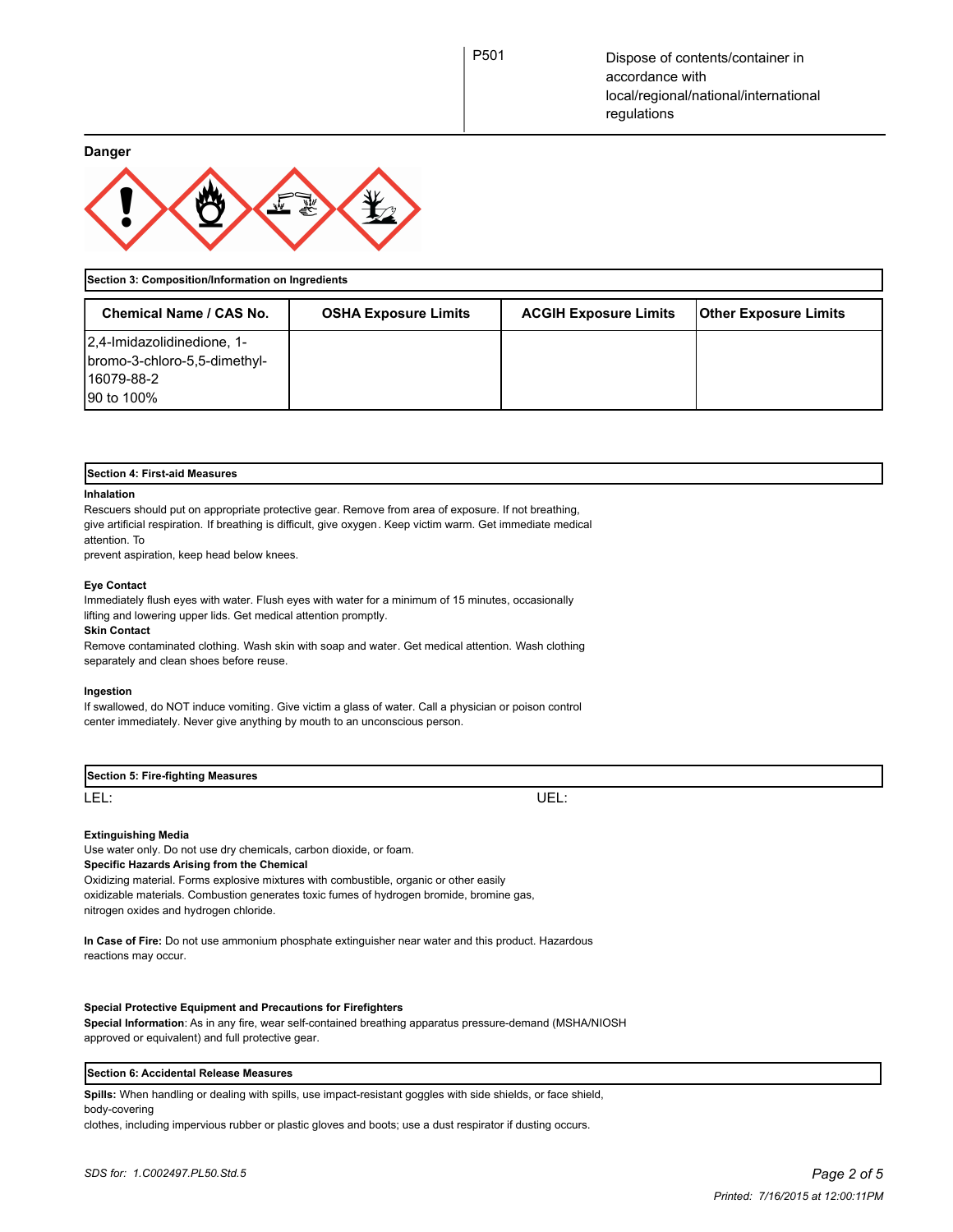Sweep up dry spills and dispose of as described for pesticide disposal. If drum contents are contaminated or decomposing, do not reseal container; isolate unsealed drum in the open or in a well ventilated area; flood with large volumes of water if necessary.

## **Section 7: Handling and Storage**

## **Handling Procedures**

Use with adequate ventilation. Avoid breathing dusts, mists, and vapors. Do not get in eyes, on skin, or on clothing. Wear eye protection and protective clothing. Wash thoroughly after handling. **Pesticide Storage:** Keep this product dry in the tightly closed, original container when not in use. Store in

dark, cool [below 86°F (30°C)], dry, well-ventilated area. Keep product away from energy sources, combustible organic

materials, oxidizers, strong bases, and moisture.

| Section 8: Exposure Control/Personal Protection |                             |                              |                              |  |  |
|-------------------------------------------------|-----------------------------|------------------------------|------------------------------|--|--|
| <b>Chemical Name / CAS No.</b>                  | <b>OSHA Exposure Limits</b> | <b>ACGIH Exposure Limits</b> | <b>Other Exposure Limits</b> |  |  |
| 2.4-Imidazolidinedione, 1-                      |                             |                              |                              |  |  |
| bromo-3-chloro-5,5-dimethyl-                    |                             |                              |                              |  |  |
| l 16079-88-2                                    |                             |                              |                              |  |  |

**RESPIRATORY PROTECTION:** A respiratory protection program that meets OSHA 1910.134 and ANSI Z88.2 requirements must be followed whenever workplace conditions warrant the use of a respirator.

**SKIN PROTECTION:** Wear impervious protective gloves. Wear protective gear as needed - apron, suit, boots.

**EYE PROTECTION:** Wear safety glasses with side shields (or goggles) and a face shield .

**OTHER PROTECTIVE EQUIPMENT**: Facilities storing or utilizing this material should be equipped with an eyewash facility and a safety shower.

**HYGENIC PRACTICES:** Do not eat, drink, or smoke in areas where this material is used. Avoid breathing vapors. Remove contaminated clothing and wash before reuse. Wash thoroughly after handling. Wash hands before eating.

#### **Section 9: Physical and Chemical Properties**

| <b>Appearance:</b> White tablets  | Odor: Halogen odor                                           |  |
|-----------------------------------|--------------------------------------------------------------|--|
| Vapor Pressure: Unknown           | Odor threshold: Unknown                                      |  |
| Vapor Density: Unknown            | $pH: 4.0$ (0.1% Solution in<br>DI water)                     |  |
| <b>Density: Unknown</b>           | <b>Melting point: Unknown</b>                                |  |
| <b>Freezing point: Unknown</b>    | Solubility: 0.2g/ 100ml at 25°C                              |  |
| <b>Boiling range: Unknown</b>     | <b>Flash point: Unknown</b>                                  |  |
| <b>Evaporation rate: Unknown</b>  | <b>Flammability: Unknown</b>                                 |  |
| <b>Explosive Limits: Unknown</b>  | <b>Partition coefficient (n- Unknown)</b><br>octanol/water): |  |
| Autoignition temperature: Unknown | Decomposition temperature: Unknown                           |  |
| Viscosity: Unknown                | Grams VOC less water: Unknown                                |  |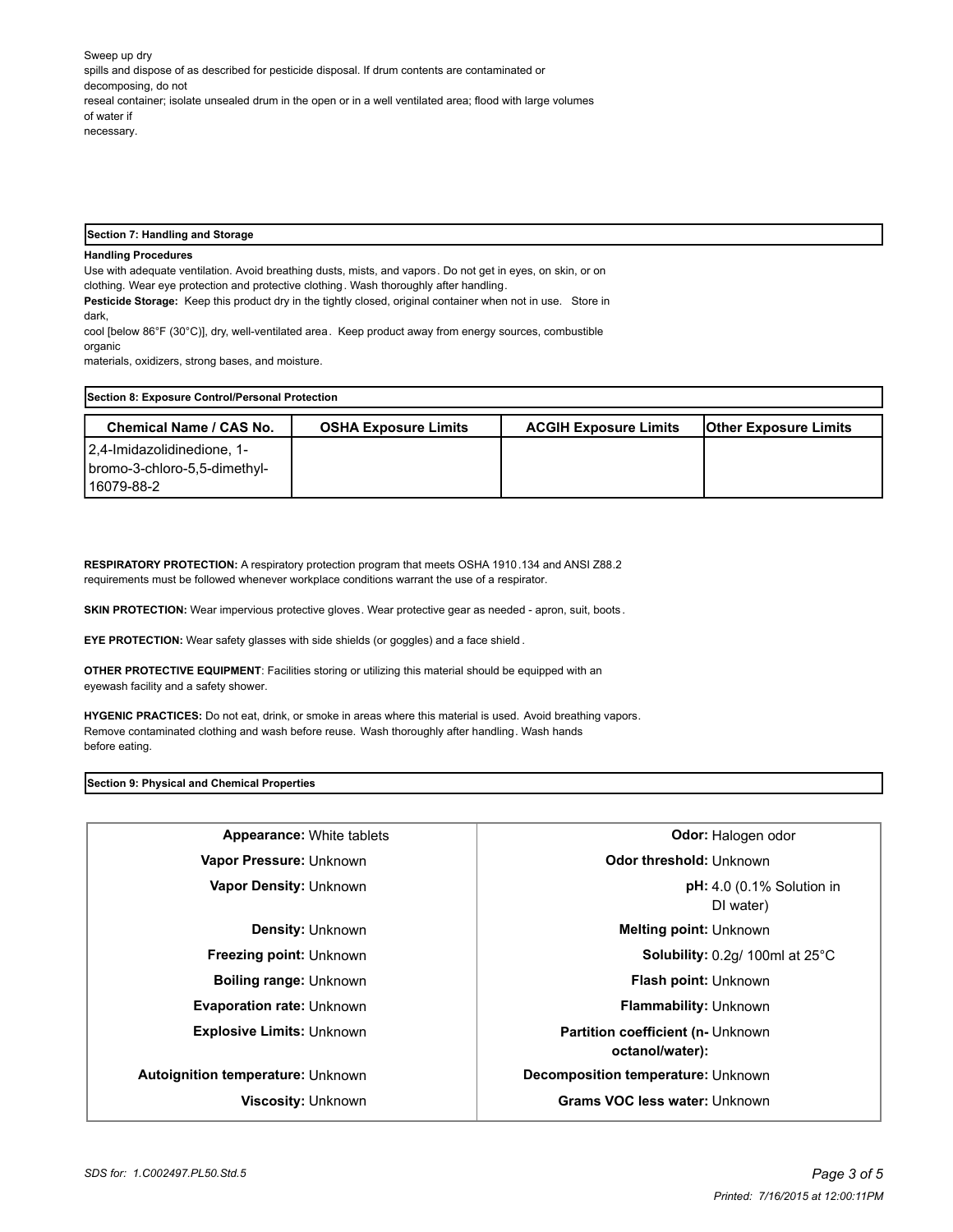## **Section 10: Stability and Reactivity**

# **Chemical Stability: STABLE**

## **Incompatibile Materials**

Paints, petroleums and organic chemicals, oxidizing agents, and bases.

**Conditions to Avoid**

Mixing with anything but water. Heating above 160°C.

**Hazardous Decomposition Products**

Bromine and chlorine containing gases, hydrogen bromide and hydrogen chloride.

#### **Hazardous Polymerization**

Hazardous polymerization will not occur.

**Section 11: Toxicology Information**

## **Mixture Toxicity**

Oral Toxicity LD50: 590mg/kg

#### **Routes of Entry:**

Inhalation Ingestion Skin contact Eye contact

## **Effects of Overexposure**

#### **Emergency Overview**

Corrosive and Strong Oxidizer. Causes irreversible eye damage and skin burns. Eye contact may cause loss of vision. Irritating to nose and throat. May be fatal if inhaled. Harmful if absorbed through skin or swallowed.

#### **Acute Health Effects**

Eye contact may cause severe irritation. Corneal burns on prolonged contact with dust or concentrated suspension. Prolonged skin contact may cause reddening and superficial necrosis. Burns may be severe if skin is wet or damp. Inhalation irritates mucous membranes. Dust will burn respiratory tissues severely. Ingestion will burn digestive tract tissues severely.

**Section 12: Ecological Information**

## **Component Ecotoxicity**

## **Section 13: Disposal Considerations**

**Pesticide Disposal:** Pesticide wastes may be hazardous. Improper disposal of excess pesticide, spray mixture, or rinsate is a violation of Federal Law. If these wastes cannot be disposed of by use according to label instructions, contact your State Pesticide or Environmental Control Agency, or the Hazardous Waste Representative at the nearest EPA Regional Office for guidance .

**Container Disposal:** Nonrefillable container. Do not reuse or refill this container. Offer for recycling, if available. Triple rinse (or equivalent) promptly after emptying.

# **Section 14: Transportation Informations**

Refer to Bill of Lading or container label for DOT or other transportation hazard classification, if any.

#### **Section 15: Regulatory Information**